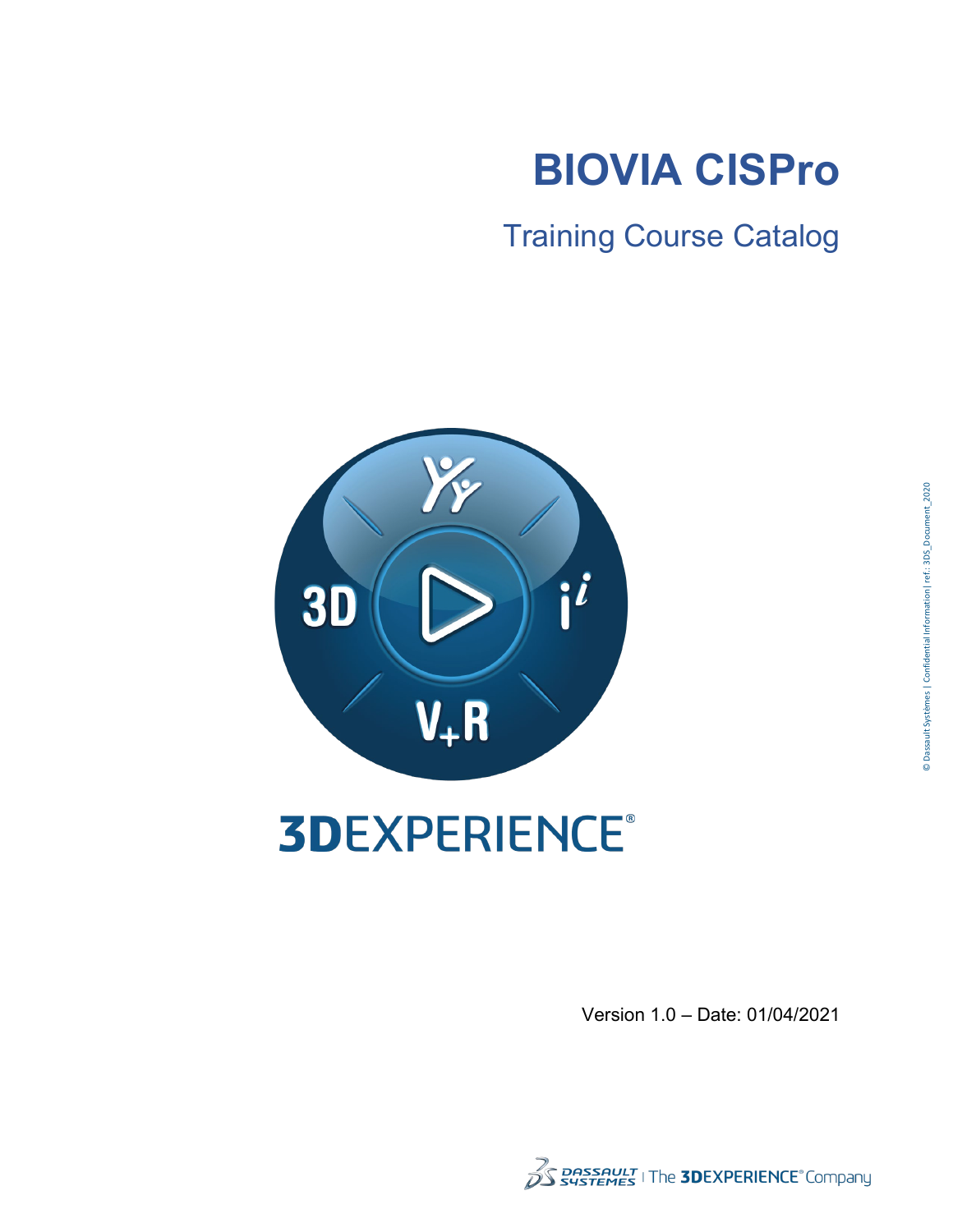## **BIOVIA CISPro Training Course Catalog**

### **Table of Contents**



 $\overline{\textbf{H}}$ 

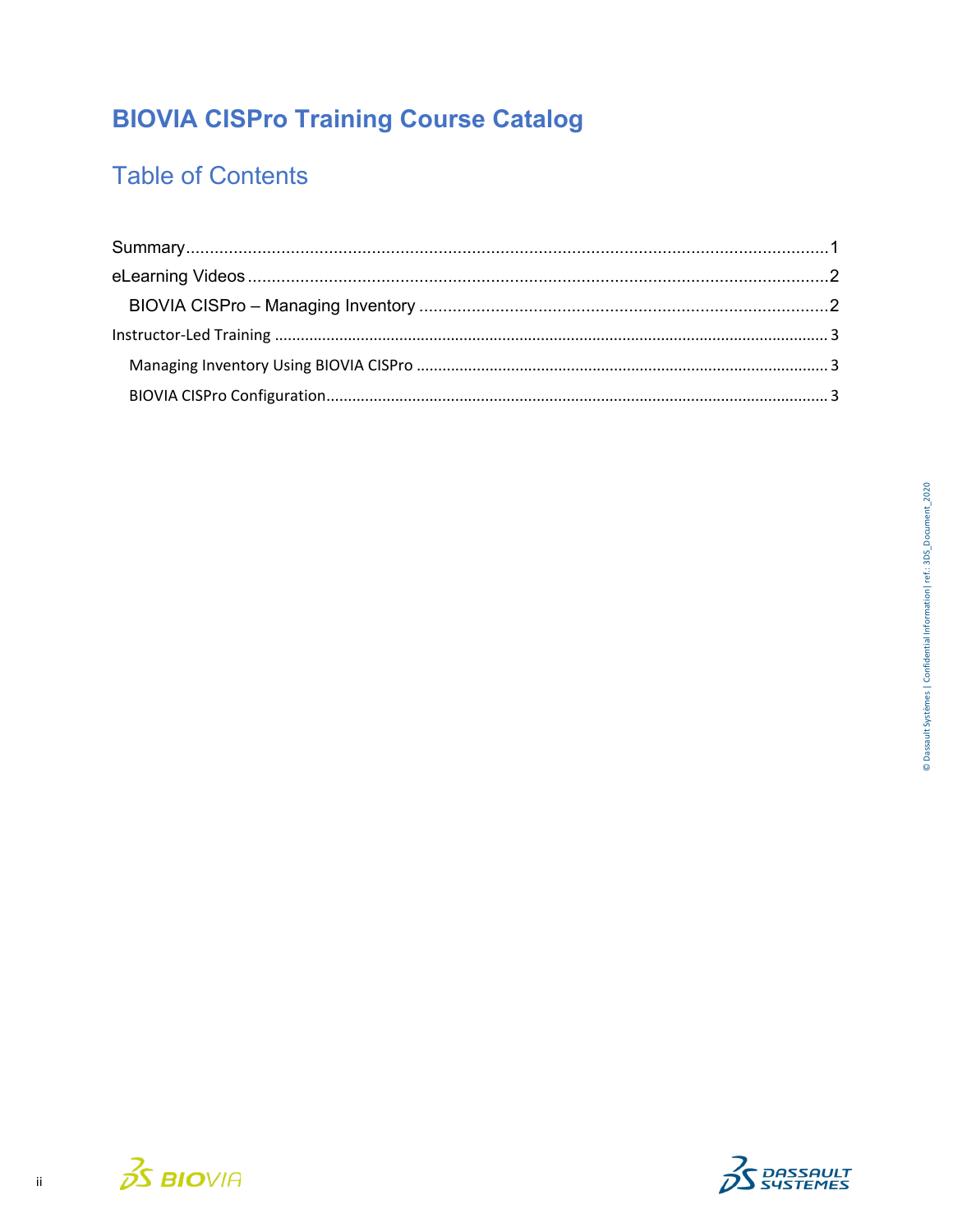#### <span id="page-2-0"></span>**SUMMARY**

We are pleased to offer a variety of courses to help you reach productivity quickly and increase the value of your investment in BIOVIA software. A range of training options and delivery methods is available so you can choose a format that best meets your needs. We use structured training materials developed by certified instructional designers and include extensive examples to maximize practical skills that you can put to use immediately.

#### **Delivery Methods:**

- **eLearning Videos:** These self-paced, micro-learning videos introduce you to BIOVIA CISPro and are available at any time from a web browser. They are also a useful tool when you want a quick reminder of BIOVIA CISPro functionality.
- **Instructor-Led Training**: Facilitated by a BIOVIA certified instructor, this training takes place onsite at your location or remotely through a virtual classroom. These courses offer hands-on exercises to enhance the learning experience.



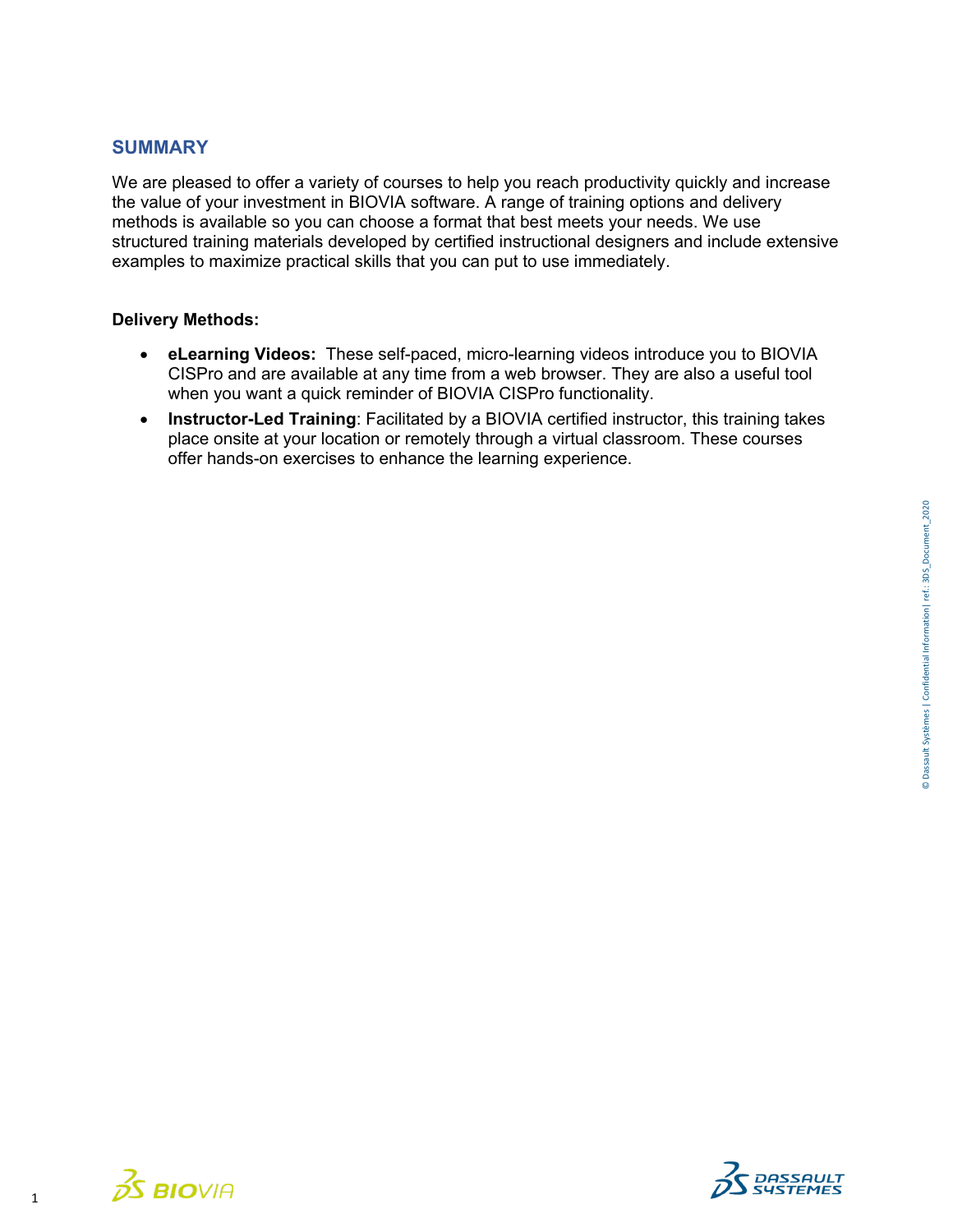#### <span id="page-3-0"></span>**ELEARNING VIDEOS**

#### <span id="page-3-1"></span>**BIOVIA CISPRO – MANAGING INVENTORY**

In this course, you will learn to search for materials and containers in onsite inventory. You will also learn to create new materials, receive inventory and manage existing materials. Finally, you will learn to display views and generate reports. No prior experience with BIOVIA CISPro is necessary.

| <b>Topics</b>                                                                                                                                                            | <b>Details</b>                                                                                                                                                                                                                                                                                                                                                                                                                                                                                                                                                                                                                       |
|--------------------------------------------------------------------------------------------------------------------------------------------------------------------------|--------------------------------------------------------------------------------------------------------------------------------------------------------------------------------------------------------------------------------------------------------------------------------------------------------------------------------------------------------------------------------------------------------------------------------------------------------------------------------------------------------------------------------------------------------------------------------------------------------------------------------------|
| • CISPro Overview                                                                                                                                                        | <b>Duration: 1 hour 50 minutes</b>                                                                                                                                                                                                                                                                                                                                                                                                                                                                                                                                                                                                   |
| • Navigate the Home Page                                                                                                                                                 | <b>Prerequisites: None</b>                                                                                                                                                                                                                                                                                                                                                                                                                                                                                                                                                                                                           |
| • Create Materials<br>$\bullet$ Edit Materials<br>• Report on Materials<br>• Receive Inventory<br>• Manage Containers<br>• Reconcile Inventory<br>• Report on Containers | Videos:<br>$>$ What is CISPro?<br>Explore the Home Page<br>><br>Use the Menubar<br>$\geq$<br><b>Select Views</b><br>$\geq$<br>Search CISPro and DataMart<br>$\geq$<br>Import Material from DataMart<br>$\geq$<br>Use Create Material Form<br>$\geq$<br>Update Material Information and Define Synonyms<br>><br>Add or Remote Materials from Regulatory Lists<br>$\geq$<br><b>Assign SDS Documents</b><br>><br>Add Sizes and Define Inventory Levels<br>><br><b>Examine Material Information</b><br>$\geq$<br>Receive Inventory<br>><br>Update Container Information and Dispense<br>$\geq$<br>Containers<br>Use Kiosk Mode<br>$\geq$ |
|                                                                                                                                                                          | <b>Multi-Edit Containers</b><br>$\geq$                                                                                                                                                                                                                                                                                                                                                                                                                                                                                                                                                                                               |
|                                                                                                                                                                          | <b>Collect Scans</b><br>$\geq$<br>Set Parameters and Update Container Records<br>>                                                                                                                                                                                                                                                                                                                                                                                                                                                                                                                                                   |
|                                                                                                                                                                          | <b>Examine Container Information and Report</b><br>><br>Containers by Location<br><b>View Deficient Inventory</b><br>>                                                                                                                                                                                                                                                                                                                                                                                                                                                                                                               |
|                                                                                                                                                                          | <b>Report Total Quantities</b><br>>                                                                                                                                                                                                                                                                                                                                                                                                                                                                                                                                                                                                  |